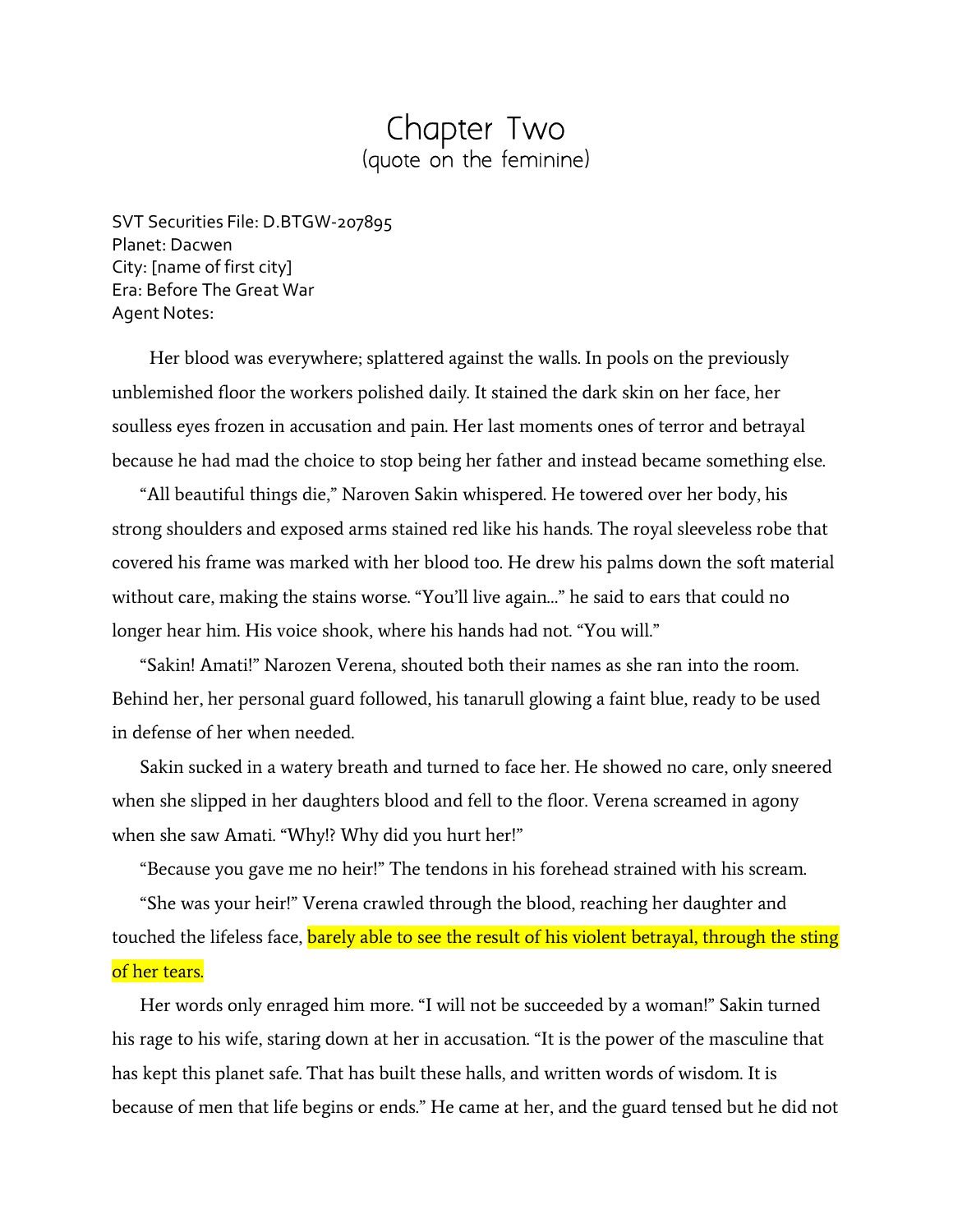intervene. Sakin grabbed his wife violently by the hair, hauling her upwards, heedless of her painful cry or the way she struggled against him.

"You, the femine," he sneered the word. "Are nothing but a vessel for me. For all men. You carry the child I give you. You live the life I have provided for you on the planet the Gods have built through the great power of the masculine! You are put here in service to me, and you couldn't even [alien curse word] do that right!"

She did not respond to his lies, to what he had allowed himself to believe. She couldn't she had no strength left for it. She beat on his chest in vain, sobbing not because of the pain of his grip but because of what he'd taken from her. What she had allowed him to take.

Sakin spit in her face before let her go, flinging her away from him. He turned to look at the guard **[he needs a name and some better reaction to this scene, dirty little standby-er]**. "Have the General Assembly summoned. The issue of my succession will be-"

## "No!"

Sevana's scream announced the guard's death. A blade thrown from her tanarull and pierced his neck from the side. He died choking on his own blood as she charged through the archway her hands outstretched and aimed at Sakin.

Her energy pulse struck him in his chest, causing him to stumble back, eliciting his painful grunt. He touched his chest and stared at her, incredulous. "Kalturo stand down!"

"I did not serve you." She did not shout, but the fury in her words could still be felt and seen; in the clench of muscle in her exposed arms, in the intense battle ready stare that locked onto Sakin with a warriors challenge.

It frightened him; the anger in her eyes. How fast karma had come. But he had learned to let his corrupted ego have free reign and fear was replaced with his anger at being challenged. Least of all, by a woman. He blocked her kick. She, his attempted strike to her face. That he was taller, outweighed her, that his muscles were bigger than hers, meant nothing in a battle with tanarulls. She drove her hand into his chest and another pulse kicked out from her palm, the energy slamming into him, bruising bone and taking his breath and sent him stumbling backwards again. The same blade he'd *[conjured? Materialized? Also the* blade in the guards throat should dissolve once the fight is done] killed his daughter with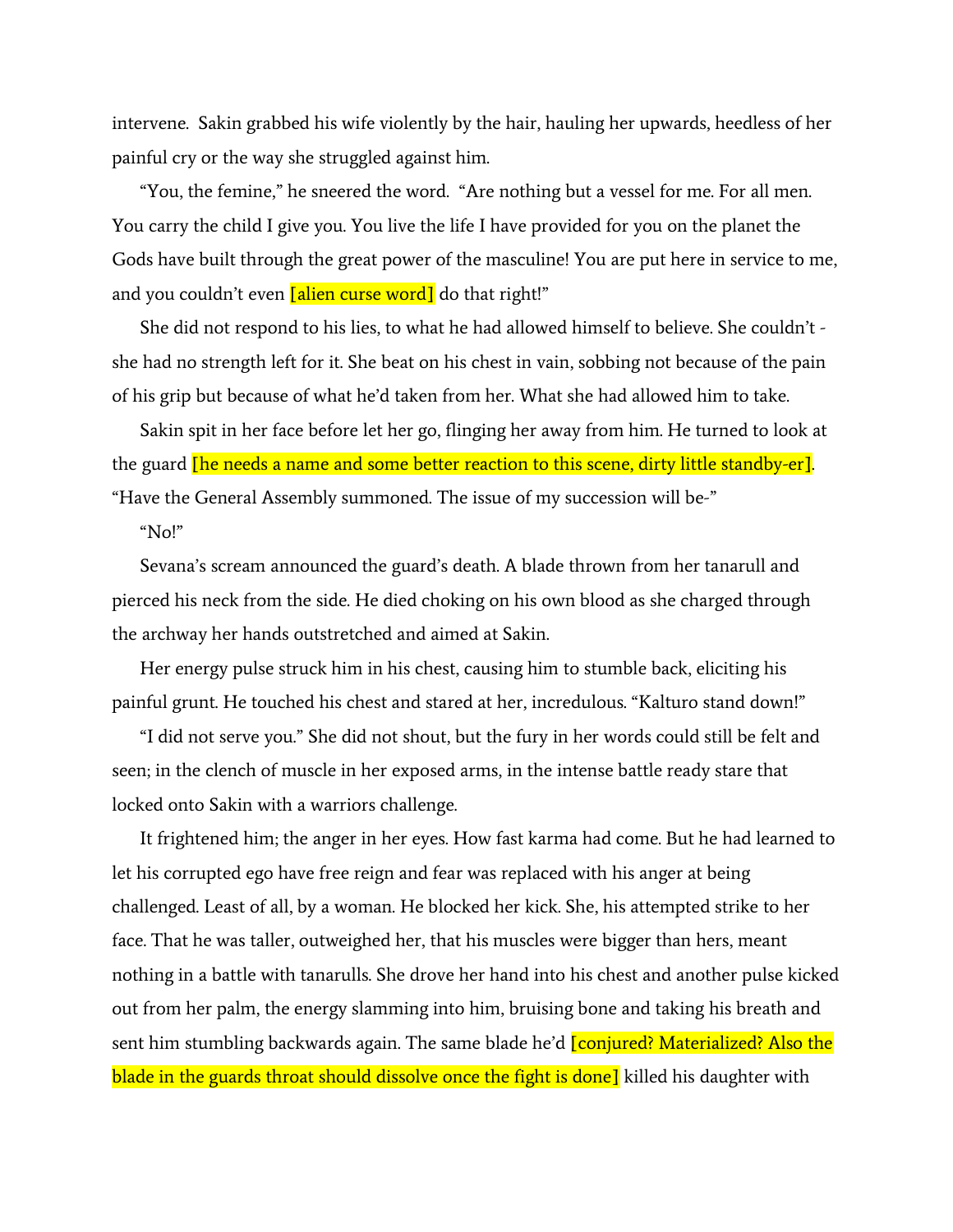formed in his hands. He used it to block her next blast as she advanced on him. The next one. The next. When she got close enough he swung at her mid section with a furious scream.

Sevana disappeared before the blade could connect, moving through the pocket dimensions that surrounded all living things. In and out, reappearing in front of him when the momentum of his swing had twisted his torso and slammed her booted foot into his knee. His stance gave, he shouted and buckled. Her glowing fist struck him across his face. Once. Twice. A warriors shout adding power to her third punch that split open skin and made him bleed. Before she could land her forth he traded punches with her, slamming his fist into her mid section, the pulse of energy from his tanarull coming from his knuckles, white hot and searing, burning into her armor with the strike. It pushed her back, and he revealed in her cry of pain. It gave him the second he needed to rise, but before she could attack him again, she watched the point of a blade came through his chest, driven into him from behind.

Shock and pain spread across his face. He looked down at himself, as if he couldn't believe it. The blade withdrew and he immediately fell to his knees. In the next breath he toppled, dead. Verena stood behind him, covered in her daughters blood, her tears still staining her face.

Sevana gave the Narozen no sympathy, her anger transfered from one to another. "How dare you take my victory," she whispered. "My vengeance."

The Narozen swallowed hard. "She was my daughter-"

"No," Sevana took a step closer. "She stopped being that when you let him hurt her." Her words caused Verena to sob. Sevana didn't care.

"I don't know what to do… I didn't want…" Verena covered her face with her hands.

Sevana ignored her, making her way over to Amati. For the first time since entering the room, something other than anger touched her eyes. Softening with her pain. She reached out, closing the Narosel's eyes. "I loved her," she whispered. "And we both failed her."

Verena's shoulders shook, a new wave of sobs brought about by Her words.